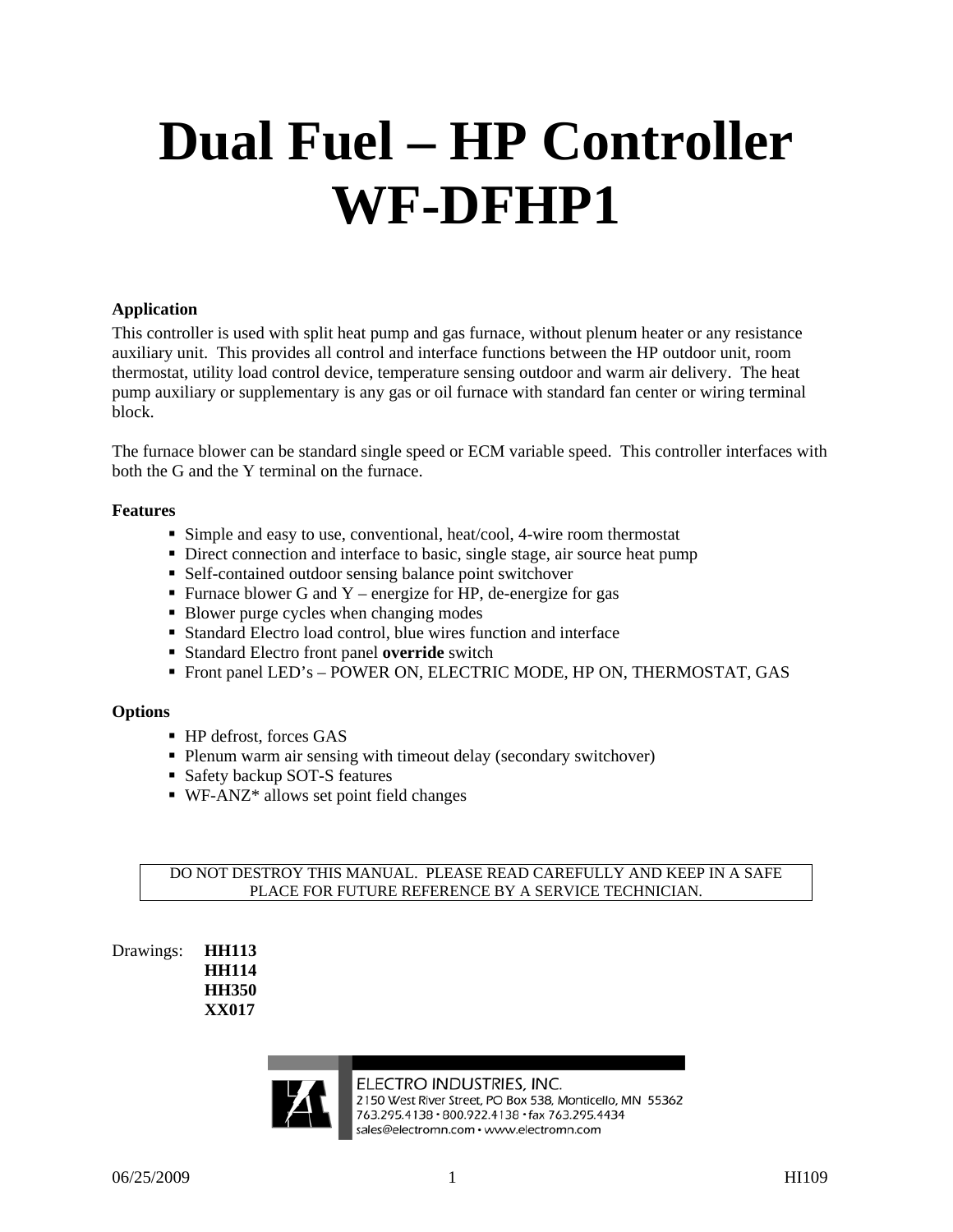# **Installation**

# **TACAUTION**

This unit can only be used for its intended design as described in this manual. Any internal wiring changes, modifications to the circuit board, modifications or bypass of any controls, or installation practices not according to the details of this manual will void the product warranty, the CSA/us certification label, and manufacturer product liability. Electro Industries, Inc., cannot be held responsible for field modifications, incorrect installations, and conditions which may bypass or compromise the built-in safety features and controls.

# **WARNING**

OBSERVE ELECTRIC POLARITY AND WIRING COLORS. FAILURE TO OBSERVE COULD CAUSE ELECTRIC SHOCK AND/OR DAMAGE TO THE EQUIPMENT.

Reference hookup drawing HH113.

The 24-volt source for the complete system is contained within the gas or oil furnace. In most cases 40VA transformer is considered minimum, verify 40VA is large enough for the specific heat pump to be connected.

#### **Controller Mounting**

- 1. Any convenient location (usually next to the furnace) between the outdoor unit, room thermostat, and furnace wiring block.
- 2. This controller is totally low voltage, class 2.
- 3. Except for the two sensors, all hookup cables or wiring must be field provided.

#### **Temperature Sensors**

**Outdoor sensor (OT) –** extend sensor to an outdoor location properly sampling the outdoor temperature. The north side may pick up too much shading and winds, but the south side should be avoided unless there is a position which will shade the sun. Install bracket with the sensor tip up (cable downward).

Use care in selecting location so the sensor does not pick up false temperature from the heat pump outdoor unit, from refrigerant line sets, dryer vent, reflection off of steel siding, etc. Also do not install the sensor in a plastic box because it will falsely trap and pick up radiant sun temperature.

**Duct Sensor (ST)** – install in the warm air plenum, at least 12" above the heat pump A-coil. Locate to one side so the air coming through the A-coil passes over the sensor tip. The ST sensor does not have an end cap; the small black electronic part just within the tube end is the actual temperature sensor. It is desirable for the air coming out of the A-coil to pass as close as possible to the black tip without warm-up or dampening delay.

The key is getting this sensor in the maximum warm air stream, the air coming through the A-coil fins will all be on the edge of the plenum.

**Note:** The black tip inside of the white tube is the sensor itself. It must be positioned slightly sticking out of the white tube. The only purpose of the white tube is physical protection, once it is installed it is okay to push out the sensor  $\frac{1}{4}$  to  $\frac{1}{2}$  to make it more sensitive and faster responding to the warm air stream.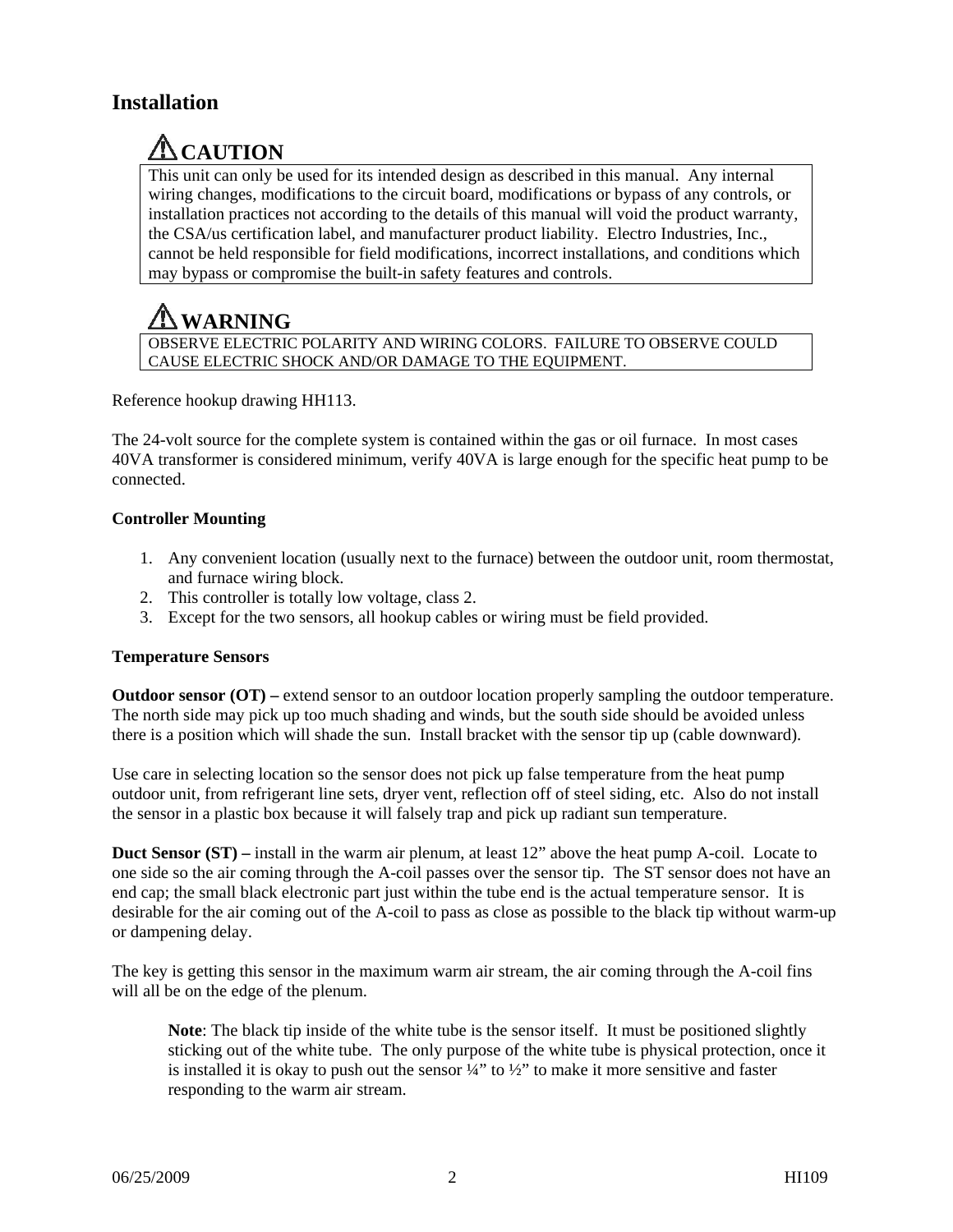#### **Other Sensor Related Comments**

The factory supplied OT cable is 25 feet. If additional cable length is required, you must use the following rules for extending the cable.

- Use unshielded (low capacitance, preferred twisted) 3 or 4-wire low voltage cable.
- 50 feet is maximum (total).
- Do not, under any circumstances, use leftover wires within the thermostat cable going out to the outdoor unit.
- Route the sensor cable making sure you do not crimp, cut, staple, or damage the cable in any way.
- Keep sensor cables at least 12" away from any line voltage wiring, romex, etc.

For easy sensor cable disconnect and reconnect, the WarmFlo board has a plug-in 4-place terminal block. Before disconnecting, you will notice two red wires are under one screw and two white wires is under the COM screw. The black wire represents the data information from each sensor and must be connected to the appropriate OT or ST screw.

The sensor has polarity, is sensitive to wrong voltage, must be protected from static voltage, etc. Do not cross connect or inadvertently short out sensor wires with power on. Permanent destruct damage may result.

#### **Room Thermostat**

# **ANOTE**

The installer must be familiar with the manufacturer's low voltage wiring terminology, screw terminal terminology/colors, etc. This manufacturer's terminology must be related to Electro Industries' screw terminal identification within this controller. The intent of this instruction manual is **not** to train each installer on the terminology related to the specific product you are installing.

- 1. This controller can only use **conventional, heat/cool, 4-wire** room thermostat.
- 2. Route and connect basic 4-wire stat cable between the mounted roomstat and the upper left terminal block.
- 3. This is a letter by letter, wire by wire connection  $-R$ , W, G, Y.

#### **HP Outdoor Unit**

- 1. Typically this requires a 5 or 6-wire cable. Although only basic four are required for normal operation.
- 2. Minimum connections, route and connect the four wires from the upper right terminal block  $-R$ , Y, RV (O), C – to same function wires or terminal screws in the outdoor unit.
- 3. Optional defrost direct control connect the  $5<sup>th</sup>$  wire from the bottom brown pigtail to a typical W1 or W2 wire on the outdoor unit which goes high **during defrost only**.
	- a. Comment the defrost tab input (brown pigtail) provides its voltage direct to the gas furnace W. Thus the gas furnace will immediately come on with 24 volts on this wire. The normal operation of this controller continues with an HP-Y OUT needed to continue the heat pump compressor during the defrost cycle. Do not use "E" for defrost. This controller's program also masks out any supply or plenum temperature sensing and restarts MU when the voltage on this brown wire goes to 0.
	- b. It is the heat pump outdoor unit logic or manufacturers responsibility to drop this wire to 0 volts at the end of defrost **and** any other condition where defrost is interrupted, short cycles, lost, etc. A typical example – if the room thermostat is satisfied or in the middle of defrost or a utility load control interrupts HP-Y, this brown wire must go to 0 to make sure the gas furnace is not "hard on" and overheats or damages the building.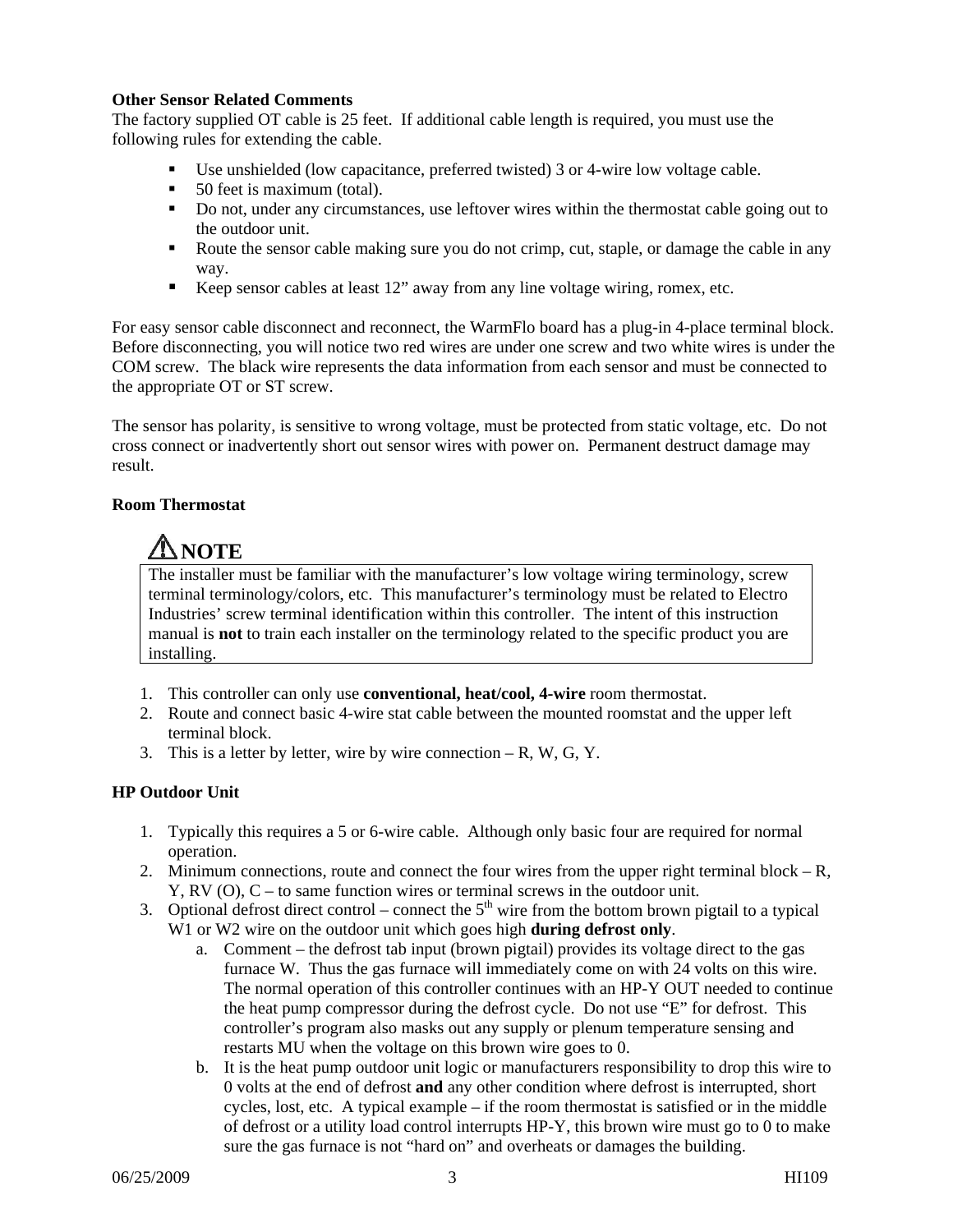#### **Furnace Fan Center or Wiring Strip**

- 1. Typically a 4 or 5-wire cable is required.
- 2. Route and connect the minimum 4 wires  $-R$ , W, C, G from the bottom left terminal block to the furnace wiring strip.
- 3. If this is an ECM variable speed blower there is a requirement to bring the blower to a higher speed during heat pump operation. In this case you will use a 5-wire cable and connect Y to Y (see "Additional Hookup" section for other comments and options for furnaces which have Y1 and Y2).

# **Installation Setup**

**Switchover dial – this inside dial setting determines the lowest outdoor temperature heat pump operation.** If warm air sensing is used, there may be operating times when the heat pump is terminated and the gas furnace is used above this setting.

| <b>Switchover Dial</b> |                  |  |
|------------------------|------------------|--|
| $0 = 10^{\circ}$       | $4 = 30^{\circ}$ |  |
| $1 = 15^{\circ}$       | $5 = 35^{\circ}$ |  |
| $2 = 20^{\circ}$       | $6 = 40^{\circ}$ |  |
| $3 = 25^{\circ}$       | $7 = 45^{\circ}$ |  |

Factory default – #3

**Warm Air Sensing Control** – this is active only with temperatures **above switchover** and if the duct sensor is connected and installed.

See the next section, explaining the operation.

| Min Warm Air     |                   |  |
|------------------|-------------------|--|
| $0 = Disable$    | $4 = 98^{\circ}$  |  |
| $1 = 92^{\circ}$ | $5 = 100^{\circ}$ |  |
| $2 = 94^{\circ}$ | $6 = 102^{\circ}$ |  |
| $3 = 96^{\circ}$ | $7 = 104^{\circ}$ |  |

Factory default – #3

**RV Logic Selection –** on the inside top of the control board are three pins with a peg jumper. This jumper must be in place and in a position over the H or C depending upon whether the RV wire should be high during heating or cooling. Comment – the majority of the heat pump manufacturers' products are high during cooling; therefore, the shorting jumper should be over the C.

**WarmFlo Analyzer or PC Software** – see Troubleshooting section, there are six variables which can be accessed via the normal WarmFlo Analyzer plug-in port.

# **Additional Hookup or Special System Equipment Concerns**

**Disable ST and Min Warm Air function** – if there is a desire to use only switchover dial selection (based upon outdoor temp, OT), set "Min Warm Air" dial to 0.

#### **Special Oil Furnace Comment**

This controller is designed to interface directly with a furnace fan center containing 24-volt transformer (40VA or larger), blower relay, and a "W" function to operate the furnace. If this installation is for an **oil furnace** with only oil control "T and T" terminals, a special fan center will need to be added with an isolation relay at the "W" terminal so only isolated contacts are connected to the oil burner master control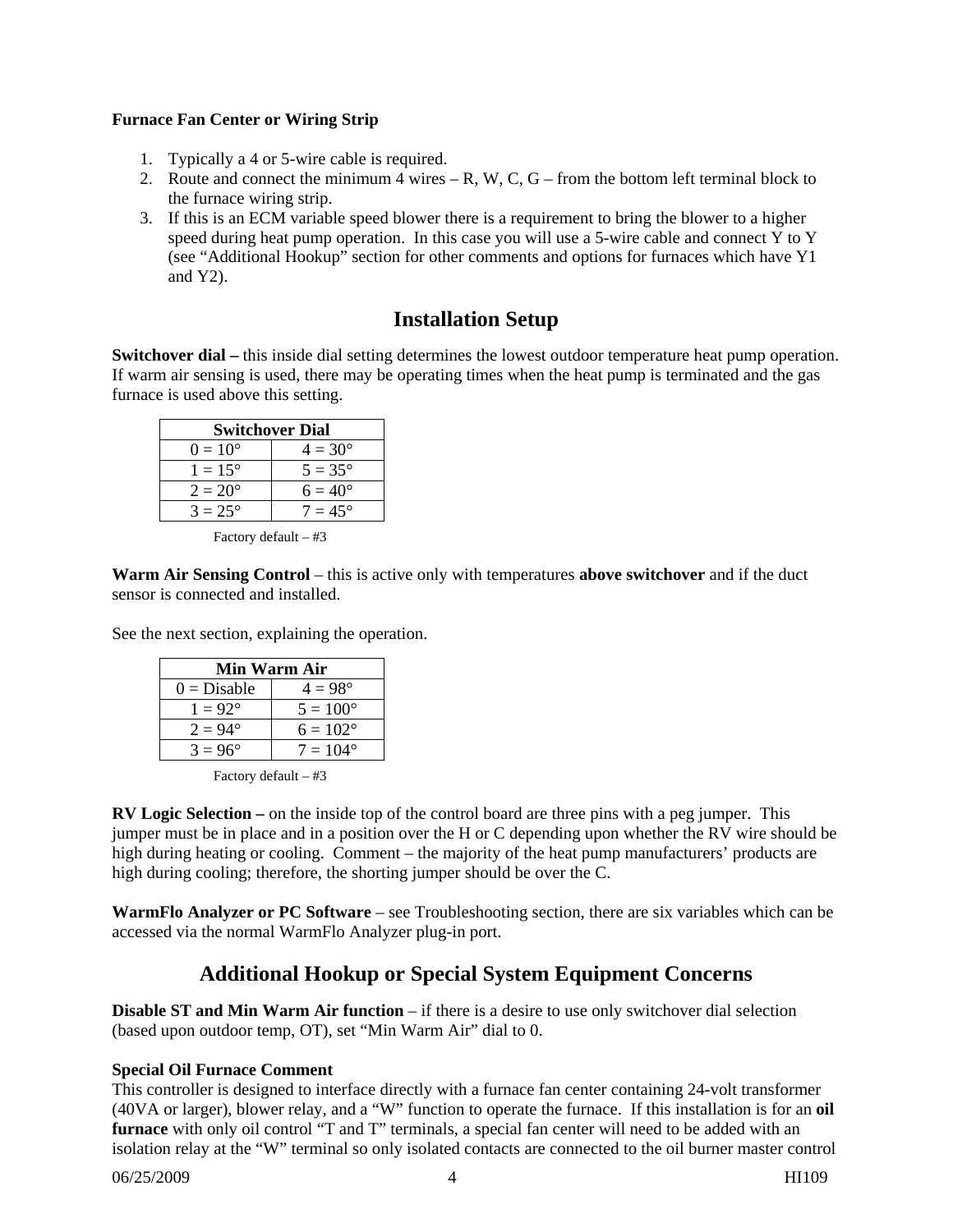"T and T". Another choice is to use a standard fan center and order EE-5053 relay with accompanying HD001 instruction sheet.

#### **2-Stage Gas Furnace**

From Electro's experience all 2-stage gas furnaces must have a W1 before the furnace reacts to a W2 or special variable burner second control wire. Realizing this, the W2 functions from a 2H/2C roomstat can go directly to the furnace terminal block. There are some furnace manufacturers with a special variable burner and a special wire from the thermostat (typically V), simply route around this unit directly to the furnace. This controller properly handles W1 which is the main control function for the furnace.

**Variable Speed Furnace, ECM Blower Motor** – as previously stated and normally configured the bottom left terminal block "Y"goes to 24 volts whenever the heat pump is running – either roomstat Y or W input (the W input has a 10-second turn on delay and 60-second off delay). If the furnace has a single Y or a Y1 representing its programmed top speed, this would be the normal connection.

If you are not implementing the intermediate speed option with a special relay mentioned in the next paragraph, you probably should connect the controller Y to the furnace Y2 for the furnace highest speed, especially required during cooling.

If the furnace has a Y1 and a Y2 and you desire to run the heat pump at a lower speed during intermediate outdoor temperatures, it is possible to add an optional relay which will automatically provide a furnace Y2 if the plenum delivery temperature is above 105<sup>°</sup> or below 20<sup>°</sup> outdoor. With this relay and proper connection, temperatures between switchover (or 20°) and 105° will be at Y1 speed. Plenum temperature above 105° and below 20° (assuming the switchover is less than 20°) will be at Y2 speed. With this relay wired as shown on drawing HH114 cooling (thermostat Y) always provides Y2 speed. Warning – you must use EE-5053 relay, any old relay will not work, could actually damage the SPD B driver circuit.

#### **Defrost Make-Up Heat, Using Gas Furnace**

If during hookup (reference page 3, HP unit, paragraph 3) the gas furnace defrost heat option was selected, the installer needs to have a concern on whether the gas furnace will overheat the refrigerant coil or have excessive heat build-up after defrost causing outdoor unit high pressure. If this is the case there is an optional 100° sensor which can be installed between the gas furnace and the bottom of the A-coil to make sure the gas furnace does run too long on defrost causing compressor high pressure.

Order sensor probe EM5713 and install between the gas furnace outlet and the indoor coil inlet.

This will require a 7/8" hole and simply inserting this probe into the gas furnace air stream. Using the two wires from this sensor, series connect between the outdoor unit W1 and this controller board brown wire (T5). In essence, this 100° sensor will open the W call to the gas furnace when the gas furnace outlet reaches 100°. The gas furnace blower should continue as normal in the defrost mode, because there is a continued call for heat.

#### **Remotely Located Standby Override Switch**

On the bottom of the board is an "SBSW" tab. Using an external switch between this "SBSW" tab and a common tab provides the same function as the front override switch. Whichever switch is in the up or override position takes priority. In other words, they **both** need to be in the down position during **cooling**.

**Note 1**: All override switches (front panel and any options) must be in normal or electric position during cooling.

**Note 2**: Do not change either switch position during active heat call.

**Blower purge cycles** – whenever there is a transfer from heat pump to standby, the furnace blower is on for 60 seconds, the furnace W is held off.

Whenever there is a transfer from standby to heat pump, the heat pump "Y" is held off for 3 minutes with the furnace "G" function active.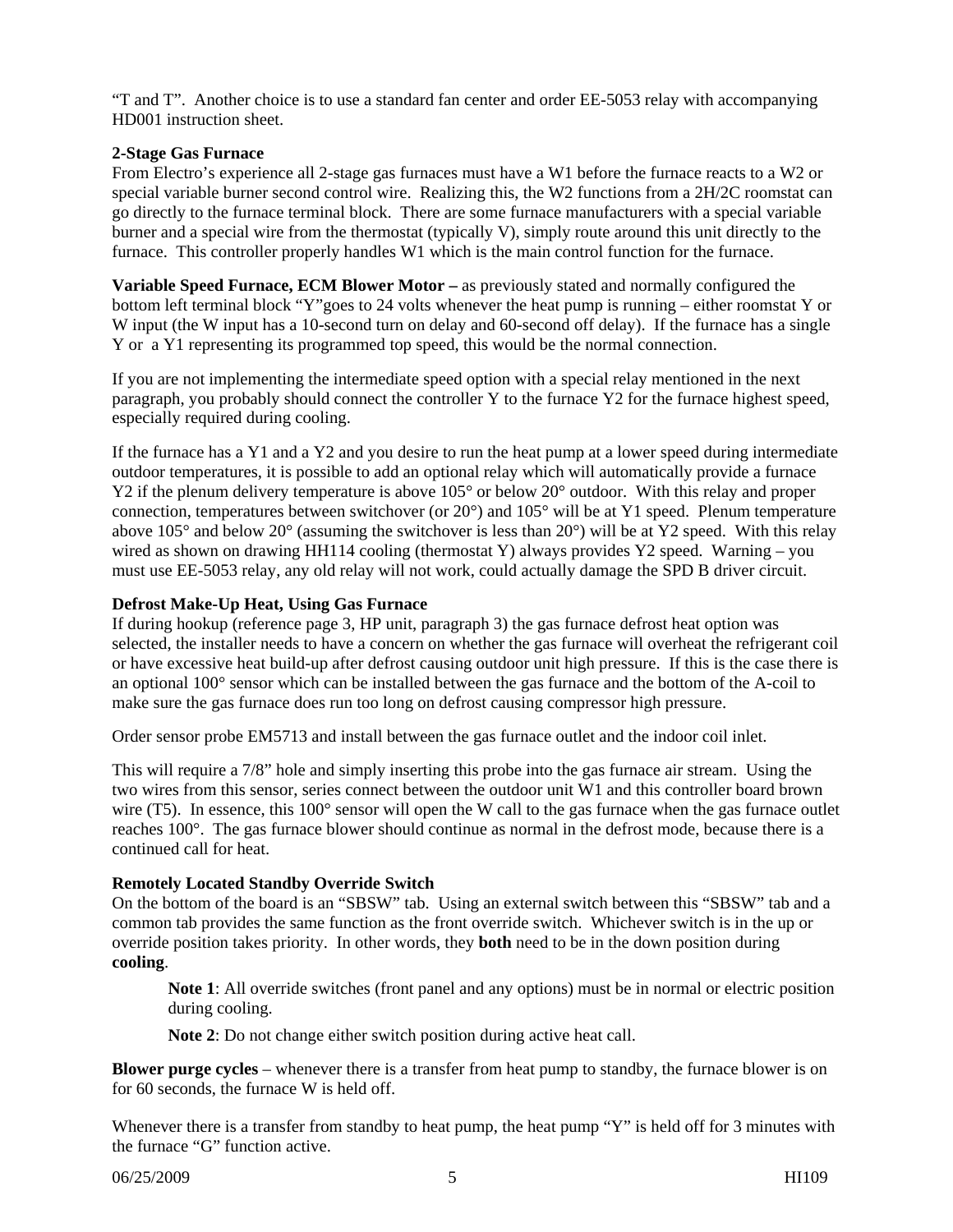**Rapid OT or ST temperature change** – when either sensor real time value crosses a set point or threshold point during an active W input (heat call), there must be a completion of the heat call before the mode or temperature triggered condition changes the internal operation. Typical example – changing an OT temperature with Analyzer or ice or changing the switchover settings, cycle the room thermostat to send it to the opposite condition.

**Stat override timer (SOT-S)** – built into this controller is a programmed timer which begins at room thermostat heat call (W goes high). When this timer runs out, there is an automatic switchover to standby or gas. Any time during this set time there is an interrupt with a W input (or the end of heat call) the timer is terminated and again at 0.

The factory provided default is 90 minutes. This can be field changed with the WarmFlo Analyzer feature. A setup of "00" disables this function.

# **Front Panel Monitor Lights**

Top green – **POWER ON** – indicates 24-volt source, active. Also can blink if bad sensor.

Amber – **ELECTRIC MODE** – illuminated, the heat should be able to be controlled by room thermostat. Not illuminated, conditioned for gas furnace operation.

Amber – **HP ON** – 24 volts at the upper right terminal block, Y screw.

Red – **THERMOSTAT** – room thermostat has 24 volts on either upper left W or Y.

Red – **GAS** – the lower left terminal block W screw has 24 volts.

## **Operational Sequence**

**Below switchover point** – the setting of SW OVER selects ODT value.

1. Each thermostat call – immediate gas, same as basic standby.

**Above switchover** – the SW OVER dial switch determines ODT, but ST can also cause GAS.

- 1. THERMOSTAT call HP on.
- 2. 10-minute delay (use MU set pt.) begin ST monitor.
- 3. Use min. warm air dial setting to determine a new switchover point (DT).
- 4. If ST is above DT, no action, continue ST monitor.
- 5. If the ST is below DT for continuous 10 seconds, declare switchover to gas for the remainder of THERMOSTAT cycle.
- 6. Standard 1-minute blower purge cycle.

#### **Options**

- 1. Dial switch position 0 disables the above and HP/gas is only controlled by SW OVER setting.
- 2. SOT-S is active for a long-term switch to gas.
- 3. E input, hardware switchover to GAS.

#### **Front Panel Override Switch (Up)**

1. Each thermostat call – immediate gas, same as basic standby.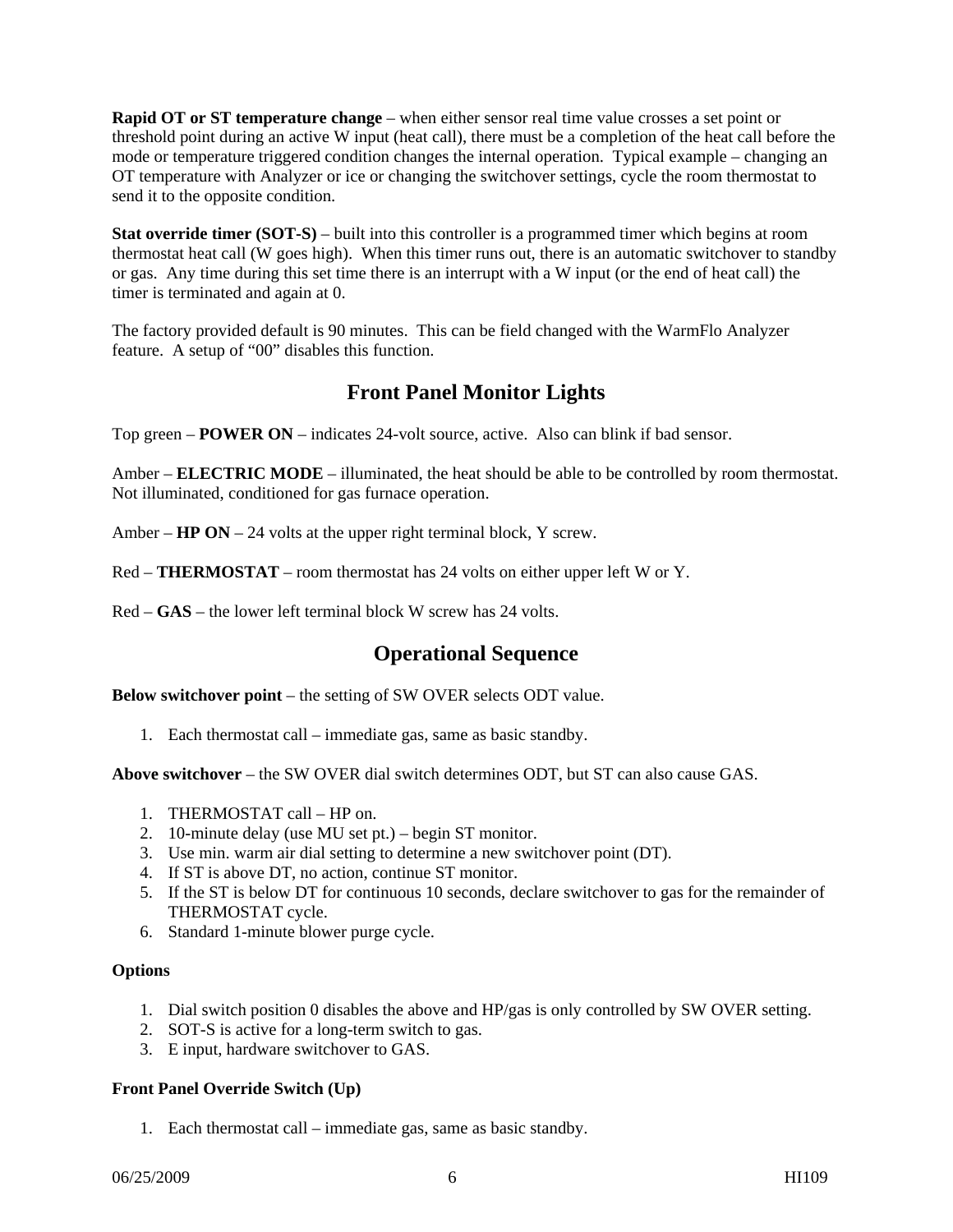#### **Utility Load Control – Standard Blue Wire Function.**

1. Each thermostat call – immediate gas, same as basic standby (blower purge cycles apply).

#### **HP Defrost**

- 1. Outdoor unit W1 (or W2) connected to bottom right T5 tab (CT scrapped off) decal "Defrost-W1".
- 2. Immediate W1 connects its voltage to gas furnace W.
- 3. HP-Y is still a stat function and remains high.
- 4. Gas furnace G remains high.
- 5. ST monitor is disabled, MU restarts.

**Cooling – THERMOSTAT call** – Y conditions heat pump reversing valve (depends upon RV logic jumper) and simply controls output Y. Standard Load Control interrupts compressor.

# **Troubleshooting**

**WarmFlo Analyzer, Field Setup Changes –** normal WF-ANZ\* or WarmFlo PC software allows the following field modifications. The column on the right is the factory default.

| SOT-S (timer which begins at THERMOSTAT and switches to standby) | 90 minutes   |
|------------------------------------------------------------------|--------------|
| MU (delay time before ST begins monitor)                         | 10 minutes   |
| OT offset                                                        | $\theta$     |
| ST offset                                                        | $\Omega$     |
| $SPD B - ST$                                                     | $105^\circ$  |
| $SPD B - OT$                                                     | $20^{\circ}$ |

**E Tab Input** – jumpering the E to W is the same as standby mode.

**Rapid OT or ST temperature change** – when either sensor real time value crosses a set point or threshold point during an active W input (heat call), there must be a completion of the heat call before the mode or temperature triggered condition changes the internal operation. Typical example – changing an OT temperature with Analyzer or ice or changing the switchover settings, cycle the room thermostat to send it to the opposite condition.

**Bad sensor, safety** – if the internal logic detects open sensor wire, incorrectly wired sensor, or some bad sensor transmitted value conditions; the green LED reverts to a pulsing mode.

- OT sensor approximately 1/10 second blip every ½ second
- ST sensor two,  $1/10$  second blips every  $\frac{1}{2}$  second
- Both bad  $\frac{1}{2}$  second on and  $\frac{1}{2}$  second off, alternating

**Bad sensor, operating default condition** – the detection of bad sensor forces the controller to a fixed stage operation.

- OT sensor
	- Goes to  $0^\circ$ , same as forced standby
	- Analyzer screen reads "254" or "BAD"
- ST sensor
	- Same as above
	- Switchover dial has total control

**Analyzer readout, sensor temperature constant 32° or 0°** – these two values represent digital bit patterns that are hard to predict an error function. A blinking green light may or may not be experienced. Typically the cable is too long, wrong type of sensor wire, or some electrical interference on the sensor cable.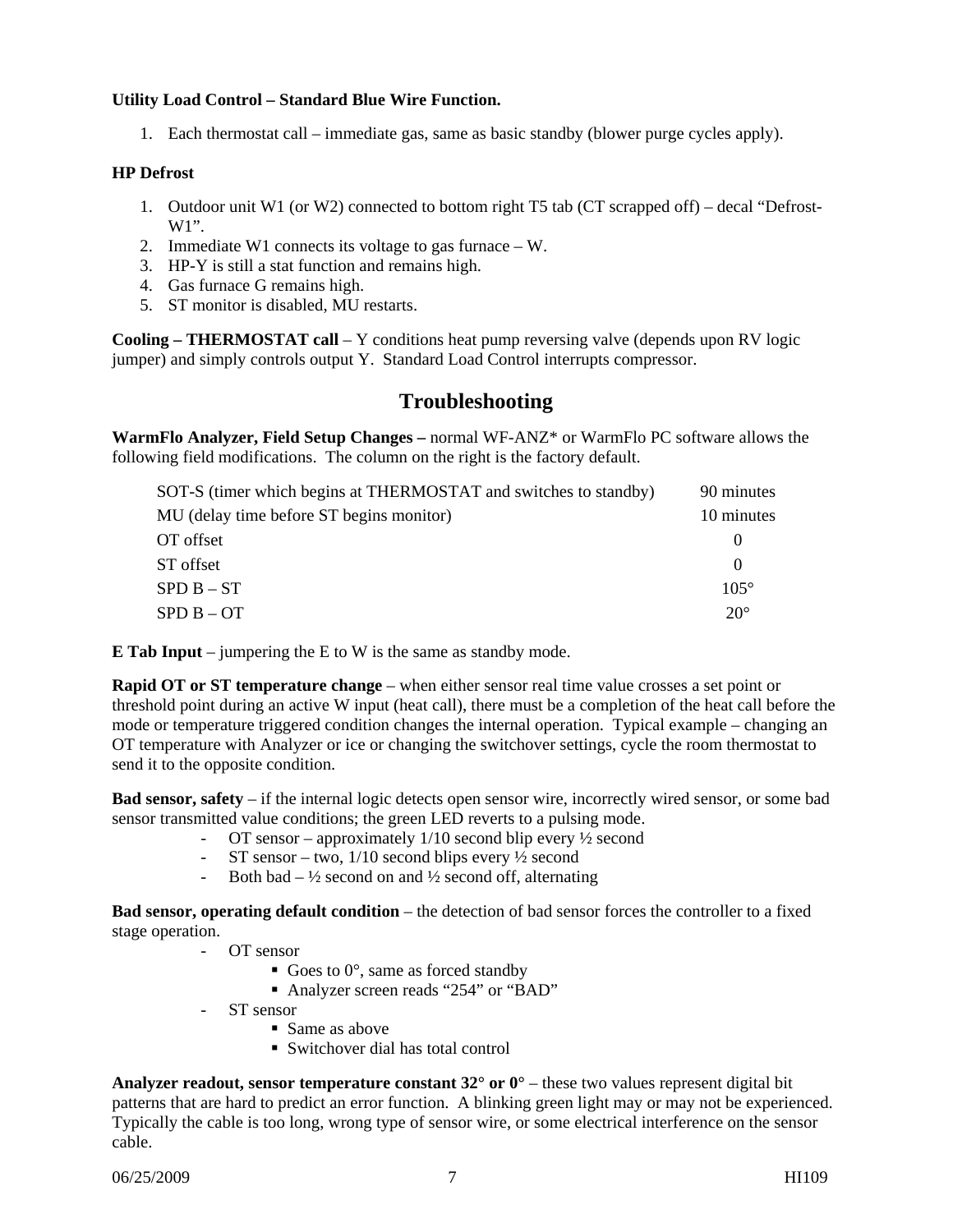**Operational Conditions, Forcing Standby** – these conditions are also monitored by the front panel EL mode light being off.

- 1. Utility Load Control
- 2. SOT S timeout
- 3. OT below switchover set point configuration mode setup dial switch also defines switchover function
- 4. Front override switch
- 5. ST not above min warm set point and MU time

#### **Operational Conditions Which May Prevent Standby or Gas On**

- 1. No call for heat T-call LED is off
- 2. LED EL ON mode- utility is not controlling or front panel is not in override
- 3. Somehow stat terminal block Y is also energized or at 24 volts
- 4. Board K1 or K2 open/inoperative
- 5. Hang-up power down, 10 seconds, power up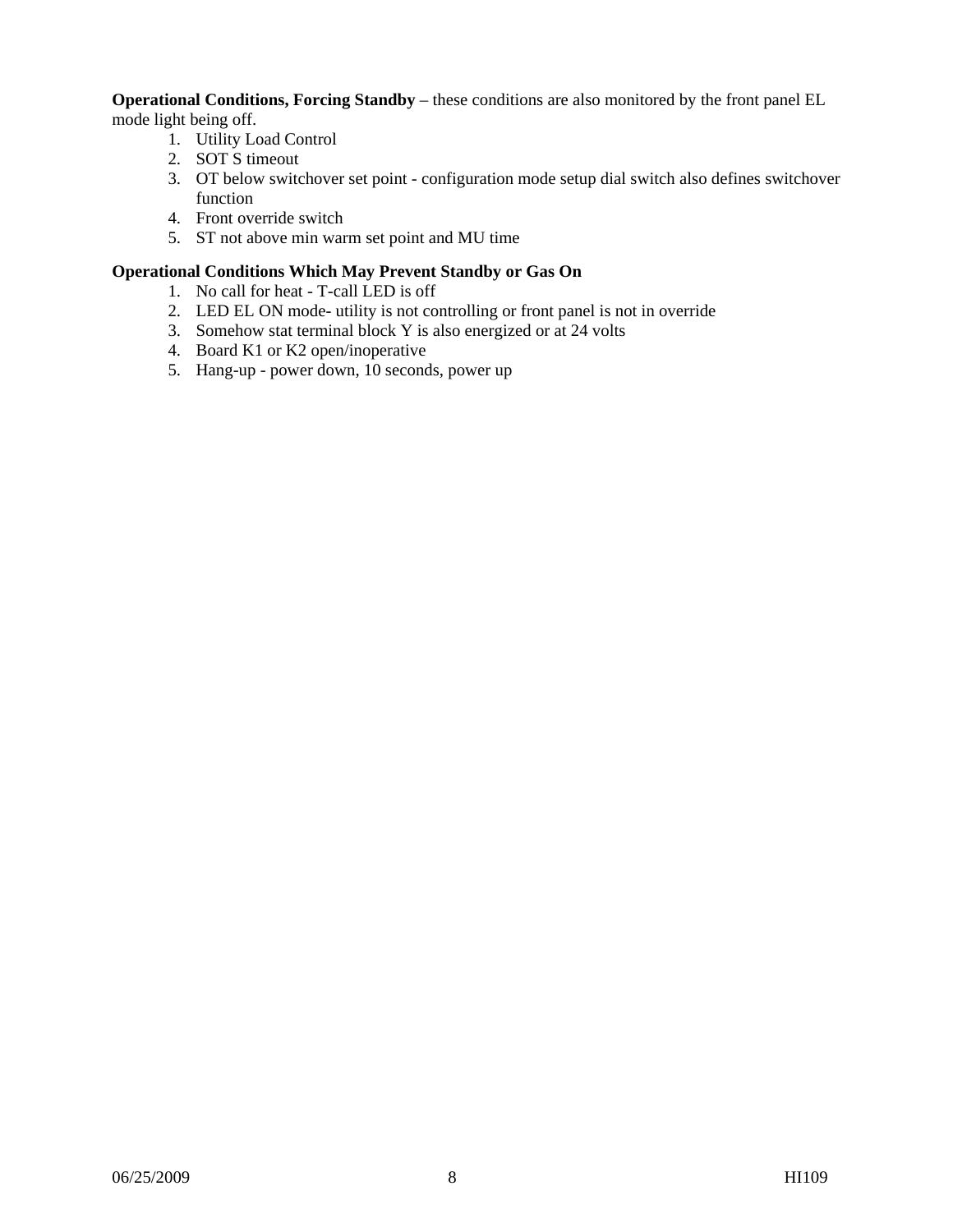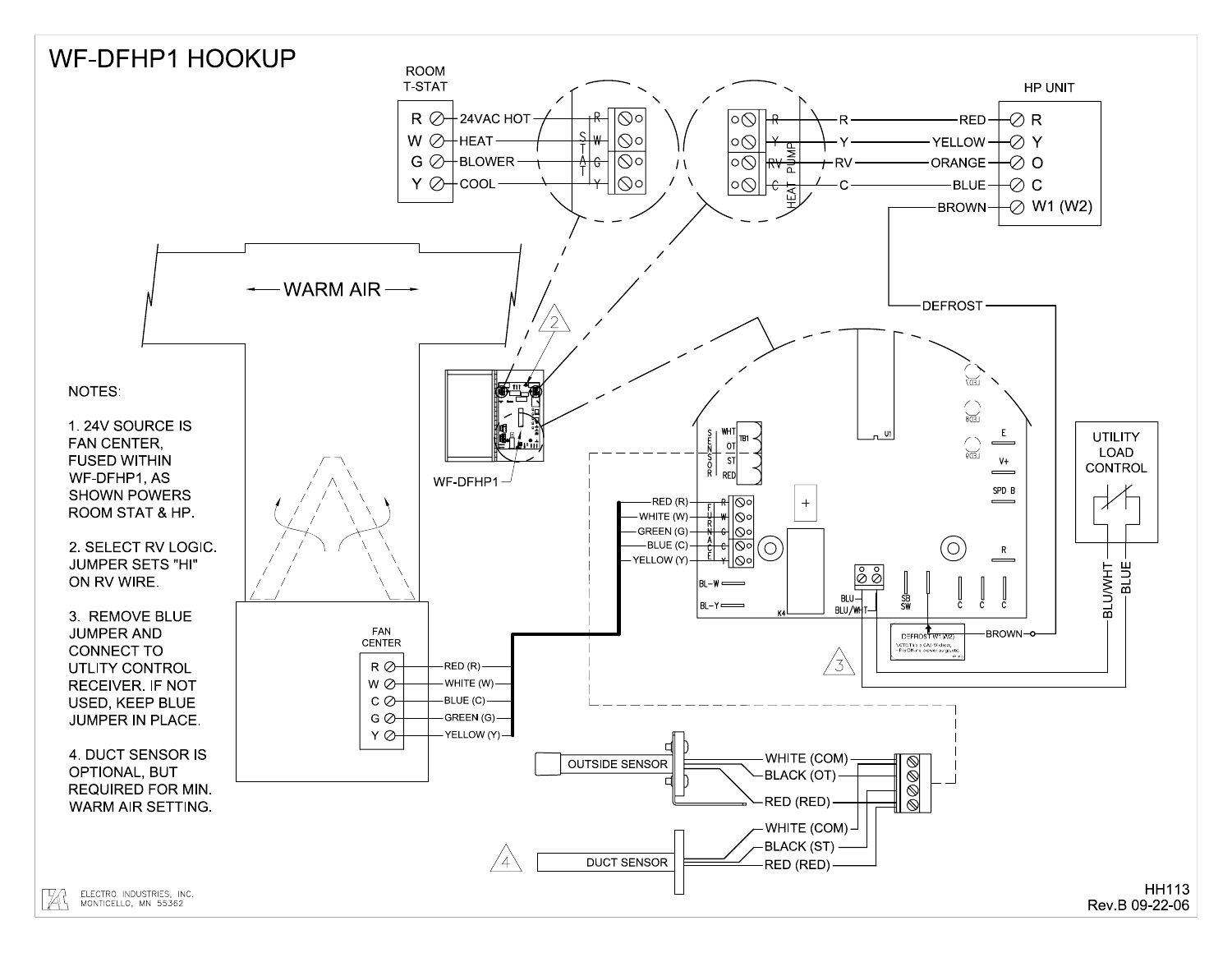# WF-DFHP1 VARIABLE-SPEED BLOWER - FURNACE WITH Y1 & Y2 (REQUIRES ADDED EE-5053 RELAY)

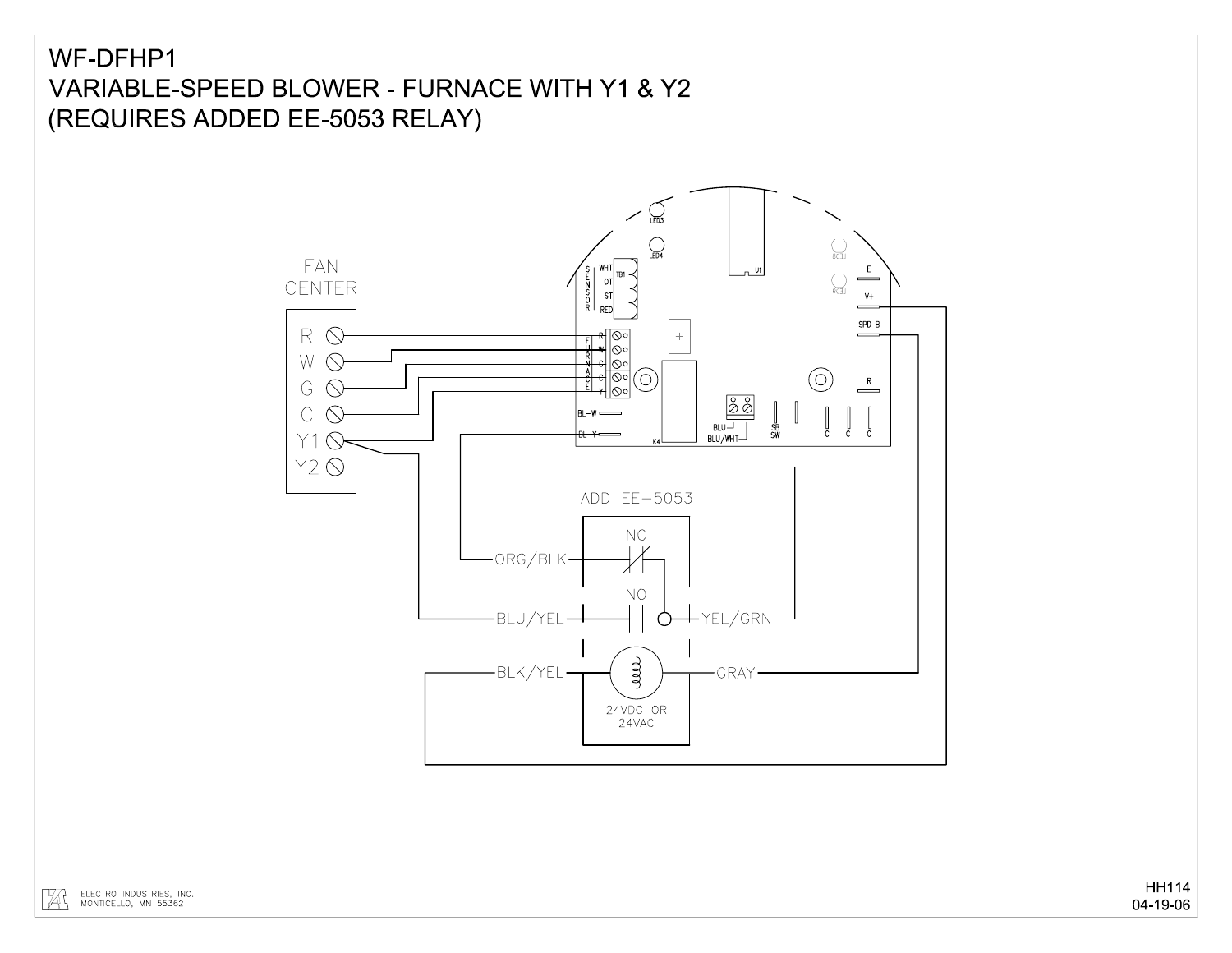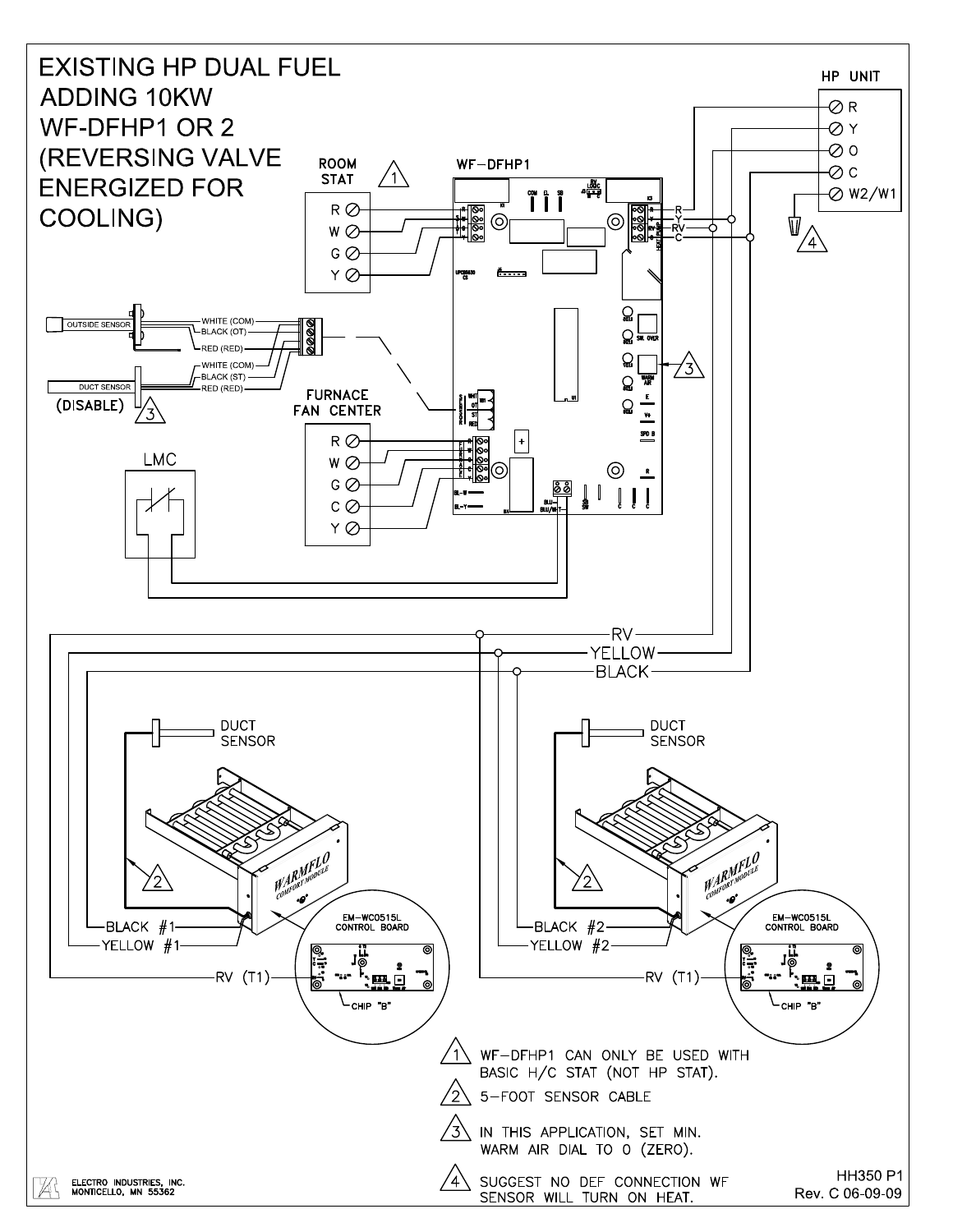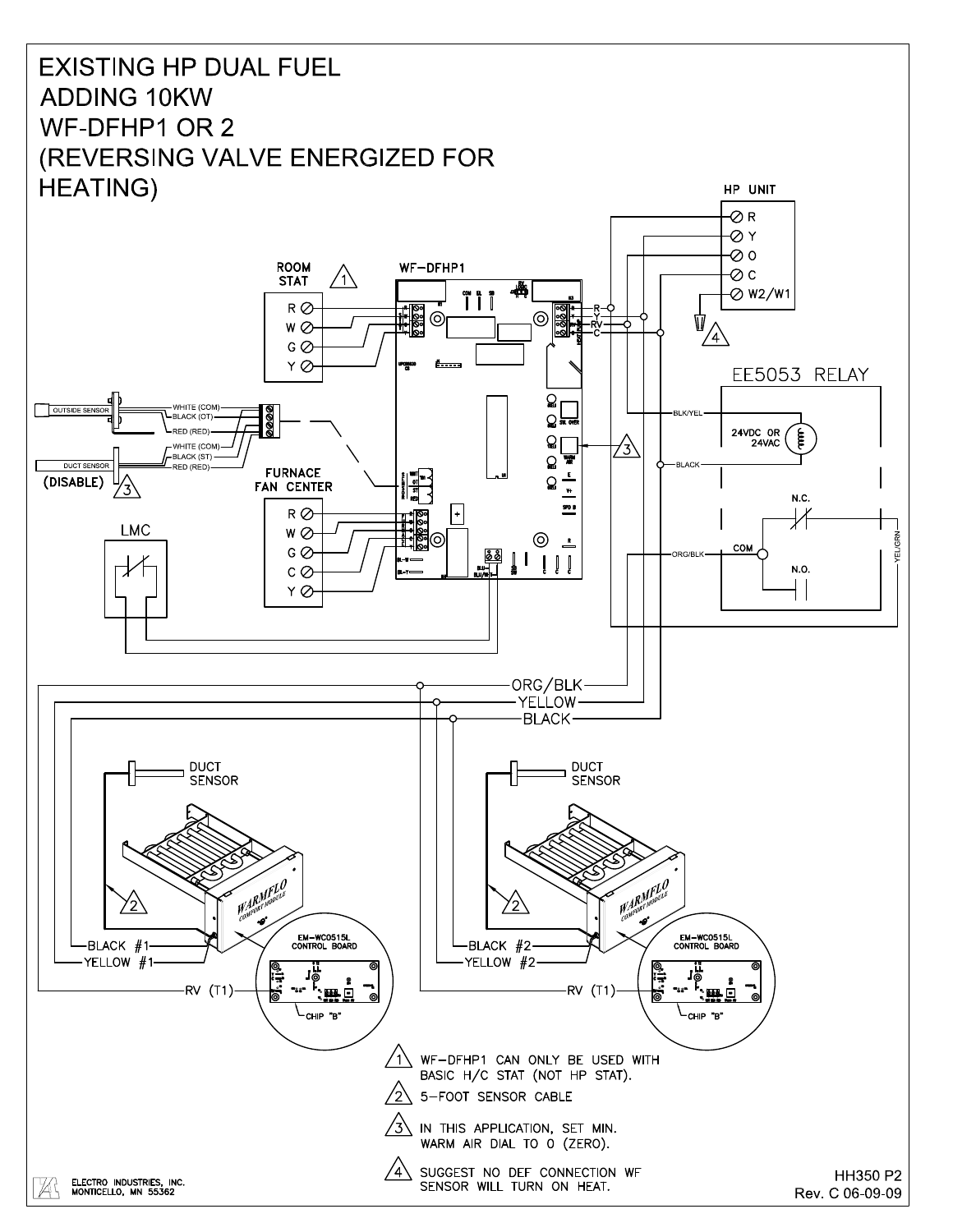# **Electro Industries, Inc. Limited Product Warranty**

#### **Effective February 5, 2009**

Electro Industries, Inc. warrants to the original owner, at the original installation site, for a period of two (2) years from date of installation, that the product and product parts manufactured by Electro Industries are free from manufacturing defects in materials and workmanship, when used under normal conditions and when such product has not been modified or changed in any manner after leaving the plant of Electro Industries. If any product or product parts manufactured by Electro Industries are found to have manufacturing defects in materials or workmanship, such will be repaired or replaced by Electro Industries. Electro Industries shall have the opportunity to directly, or through its authorized representative, examine and inspect the alleged defective product or product parts. Electro Industries may request that the materials be returned to Electro Industries at the owner's expense for factory inspection. The determination as to whether product or product parts shall be repaired, or in the alternative replaced, shall be made by Electro Industries or its authorized representative. Electro Industries will cover reasonable labor costs to repair defective product or product parts for ninety (90) days after installation.

## **TWENTY YEAR (20) LIMITED WARRANTY ON BOILER ELEMENTS AND VESSELS**

Electro Industries, Inc. warrants that the boiler elements and vessels of its products are free from defects in materials and workmanship through the twentieth year following date of installation. If any boiler elements or vessels are found to have a manufacturing defect in materials or workmanship, Electro Industries will replace them.

## **TWENTY YEAR (20) LIMITED WARRANTY ON SPIN FIN ELEMENTS**

Electro Industries, Inc. warrants that the spin fin elements of its products are free from defects in materials and workmanship through the twentieth year following date of installation. If any spin fin elements are found to have a manufacturing defect in materials or workmanship, Electro Industries will replace them.

## **FIVE YEAR (5) LIMITED WARRANTY ON OPEN WIRE ELEMENTS**

Electro Industries, Inc. warrants that the open wire elements of its products are free from defects in materials and workmanship through the fifth year following date of installation. If any open wire elements are found to have a manufacturing defect in materials or workmanship, Electro Industries will replace them.



ELECTRO INDUSTRIES, INC. 2150 West River Street. PO Box 538. Monticello, MN 55362 763.295.4138 · 800.922.4138 · fax 763.295.4434 sales@electromn.com · www.electromn.com